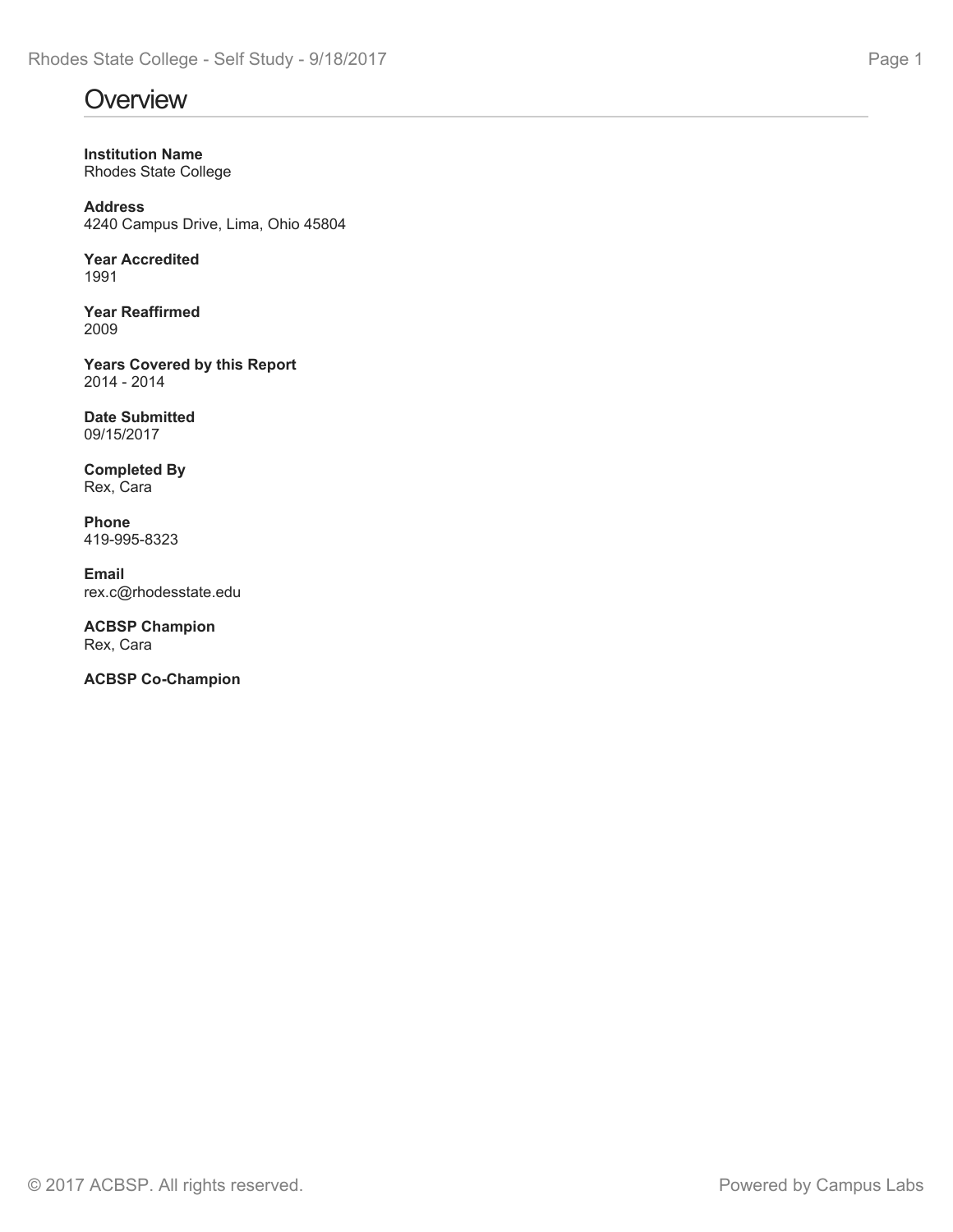# I - Institutional Information

To complete this section, first click on the Edit/Checkout button. Then copy and paste the headings into the Institutional Response box below and enter your information.

O 4. List all accredited programs (as they appear in your catalog).

*Note: Listing new programs here does not confer accreditation. New degree programs, majors or emphases must be in effect for at least two years and have graduates and follow the guidance in the process book before accreditation will be granted.*

O 5. List all programs that are in your business unit that are not accredited by ACBSP and how you distinguish accurately to the public between programs that have achieved accredited status and those that have not.

O 6. List all campuses where a student can earn a business degree from your institution.

O 7 Person completing report:

Name:

Phone:

Email address:

ACBSP Champion name:

ACBSP Co-Champion name:

## **QA Report**

**Status:** Completed | **Due Date:** Not Set

**Assigned To** Cara Rex

### **Institution Response**

### **O 4. List all accredited programs (as they appear in your catalog).**

The Rhodes State College Academic Division of Business, Technology & Public Service is comprised of the following business related programs:

The Business Administration Program which contains the following ACBSP accredited degrees:

AAB in Accounting

AAB in Business Administration

AAB in Business Management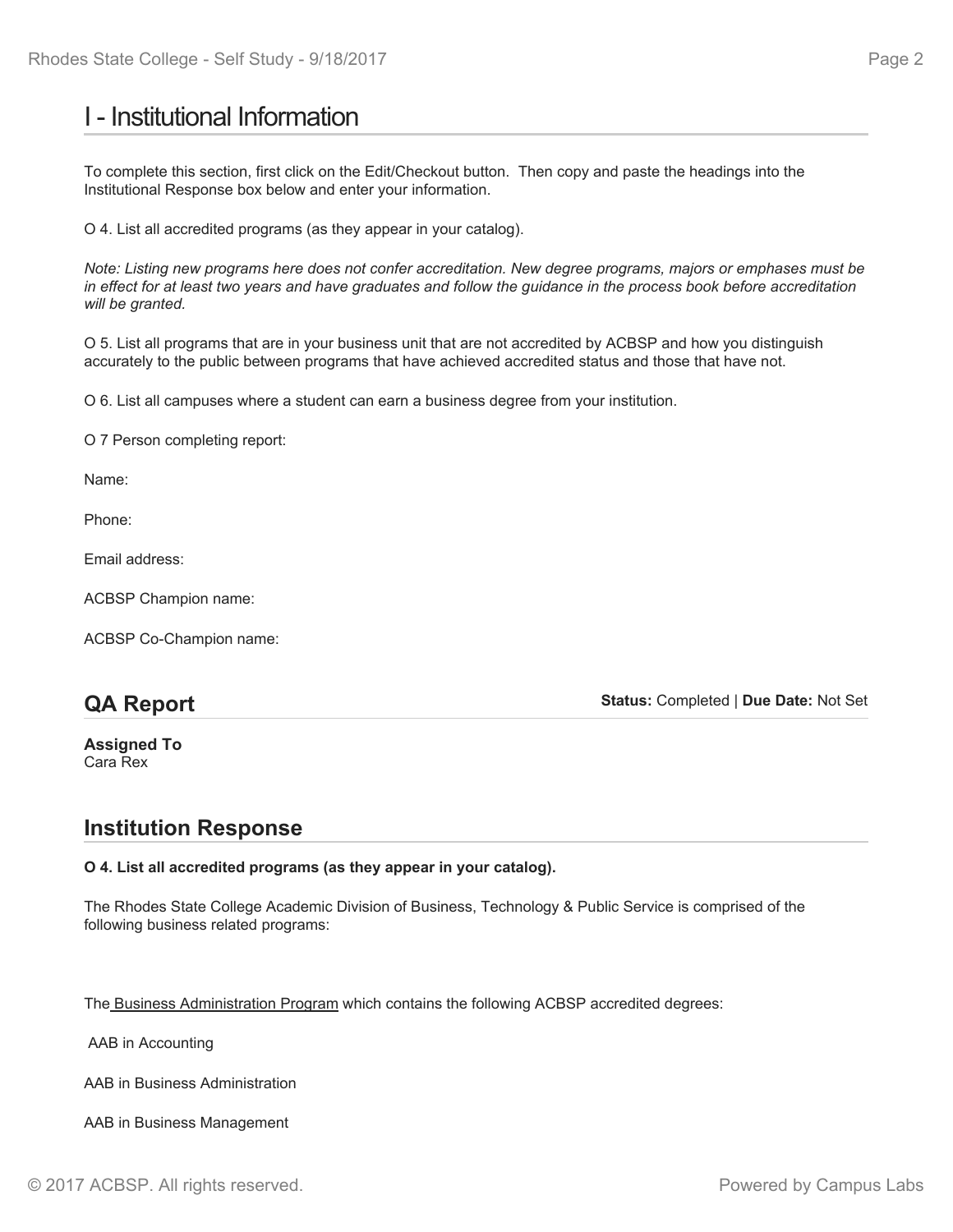### AAB in Marketing

AAB in Human Resources

The Paralegal/Legal Assisting Program which contains the ACBSP accredited AAB in Paralegal/Legal Assisting degree. This degree is also approved by the American Bar Association (ABA)

**O 5. List all programs that are in your business unit that are not accredited by ACBSP and how you distinguish accurately to the public between programs that have achieved accredited status and those that have not.**

AAS in Executive Administrative Assistant

#### AAS in Medical Administrative Assistant

Degrees that have achieved ACBSP accredited status are clearly noted in the 2015-2016 college catalog which is available to the public via the Rhodes State College Web Site (Rhodes State College Catalog). Additionally, the public can access the individual program pages on the Rhodes State College Web Site which clearly denotes accreditation status on each of the individual pages (Example: Accounting Program Accreditation - See "Accreditation" tab).

#### **O 6. List all campuses where a student can earn a business degree from your institution.**

All six of the ACBSP accredited associate degrees can be completed at the 4240 Campus Drive, Lima, Ohio campus. Many courses within these degrees are offered in an on-line format. As of the 2015-2016 academic year, the following degrees were available in a 100% on-line format: AAB degree in Accounting, AAB degree in Business Administration, AAB degree in Business Management, AAB degree in Marketing and AAB degree in Human **Resources** 

### **O 7 Person completing report:**

Name: Cara Rex, MACC, Chair of Business Administration

Phone: 419-995-8323

Email address: rex.c@rhodesstate.edu

ACBSP Champion name: Cara Rex

ACBSP Co-Champion name: N/A

### **Sources**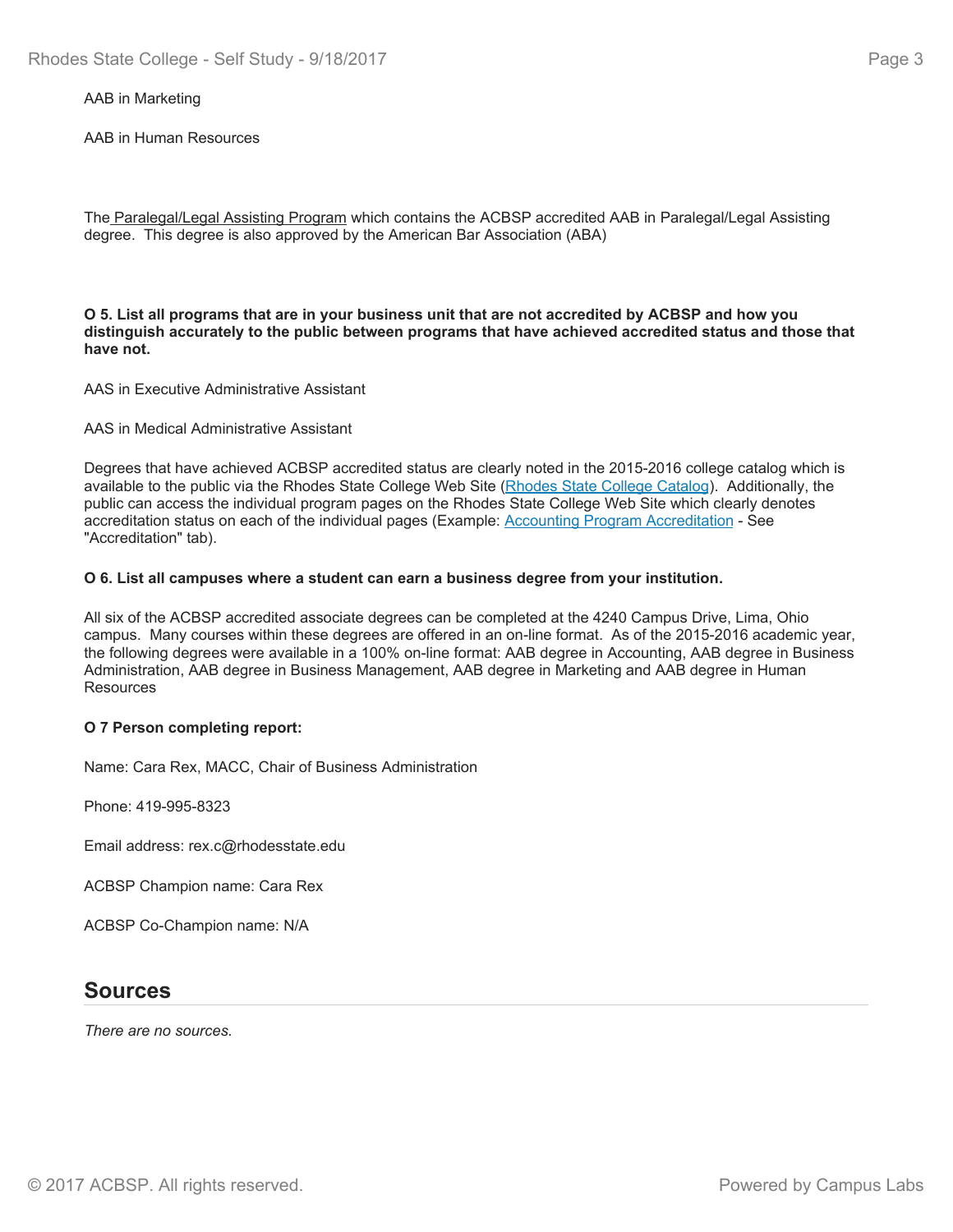# II - Status Report on Conditions and Notes

O 8. Conditions or Notes to be addressed: You do not need to address Opportunity for Improvement (OFI).

Please explain and provide the necessary documentation/evidence for addressing each condition or note since your last report.

Are you requesting the Board of Commissioners to remove notes or conditions (if the justification for removal is lengthy consider attaching an appendix to QA report):

Remove Note:

Remove Condition:

Do not remove note or condition. Explain the progress made in removing the note or condition:

## **QA Report**

**Status:** Completed | **Due Date:** Not Set

**Assigned To** Cara Rex

## **Institution Response**

O 8. Conditions or Notes to be addressed:

There were no notes or conditions noted in the last Quality Assurance Response from ACBSP dated February 8, 2016.

# **Sources**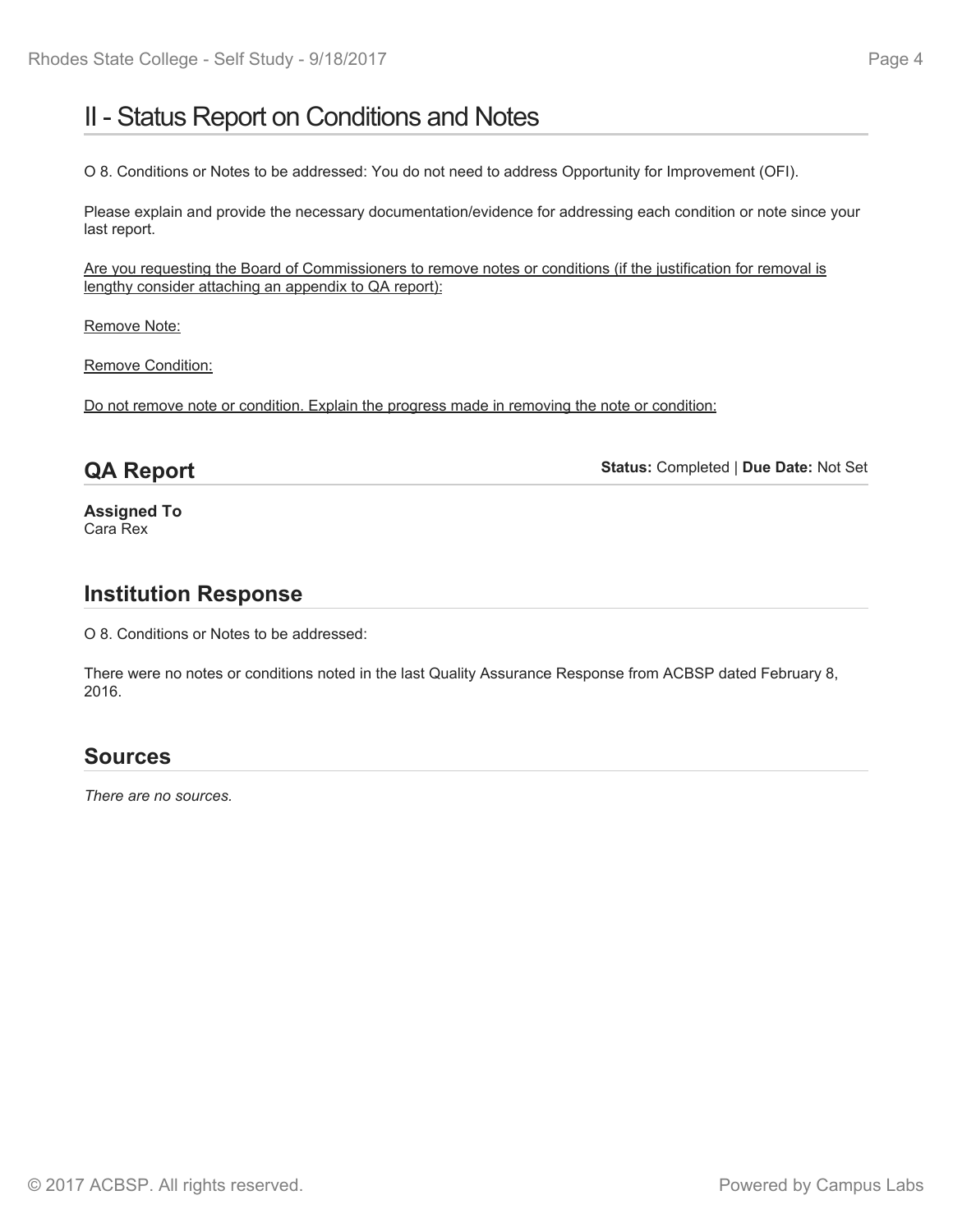# III - Public Information

Item III in the QA report applies to Criterion 6.11 in the *Standards and Criteria* book. Accredited business programs must routinely provide reliable information to the public on their performance, including student achievement. A direct link to aggregate business student results should be placed on your business page website. The following items must be available to the public for accreditation.

Student Learning Outcome Assessment Results: Such as what you report in standard #4, ETS, MFT, accounting assessment, management assessment, critical thinking, communication, etc. A link to Table 2 found in the evidence file must be placed on your website.

Program Results for Business Students: Such as graduation rates, retention rates, job placement, etc. How do you make the results public? A link to Table 7 found in the evidence file must be placed on your website. Ensure the link goes directly to business students' results such as the example in the evidence file above under ACBSP Documents, Good Example of Public Information. This link provides a good example: http://cravencc.edu/office-of-institutionaleffectiveness/institutional-accreditation/acbsp-business-programs-accreditation/.

## **QA Report**

**Status:** Completed | **Due Date:** Not Set

**Assigned To** Cara Rex

# **Institution Response**

The Institutional Effectiveness and Planning Office of Rhodes State College provides information, direction, and support for strategic planning, decision-making, and reporting needs of Rhodes State College as well as internal & external stakeholders. The Institutional Research and Assessment & Quality Improvement Departments house a majority of information related to Student Achievement Results, Student Learning Outcome Assessment Results, and Program Results.

### Student Achievement Results:

Family Educational Rights and Privacy ACT (FERPA) regulations prohibit the institution from releasing specific student academic information without a written waiver from the student. Students who permit such a release are listed on the Semester "Deans List" public relations announcements. Generalized student achievement information is released at semi-annual program advisory committee meetings and, as appropriate, at annual events such as:

- 1. College Wide Program Advisory Meeting
- 2. College Wide Program Advisory Chair Meeting
- 3. College Wide Commencement
- 4. College Wide Academic Awards Ceremony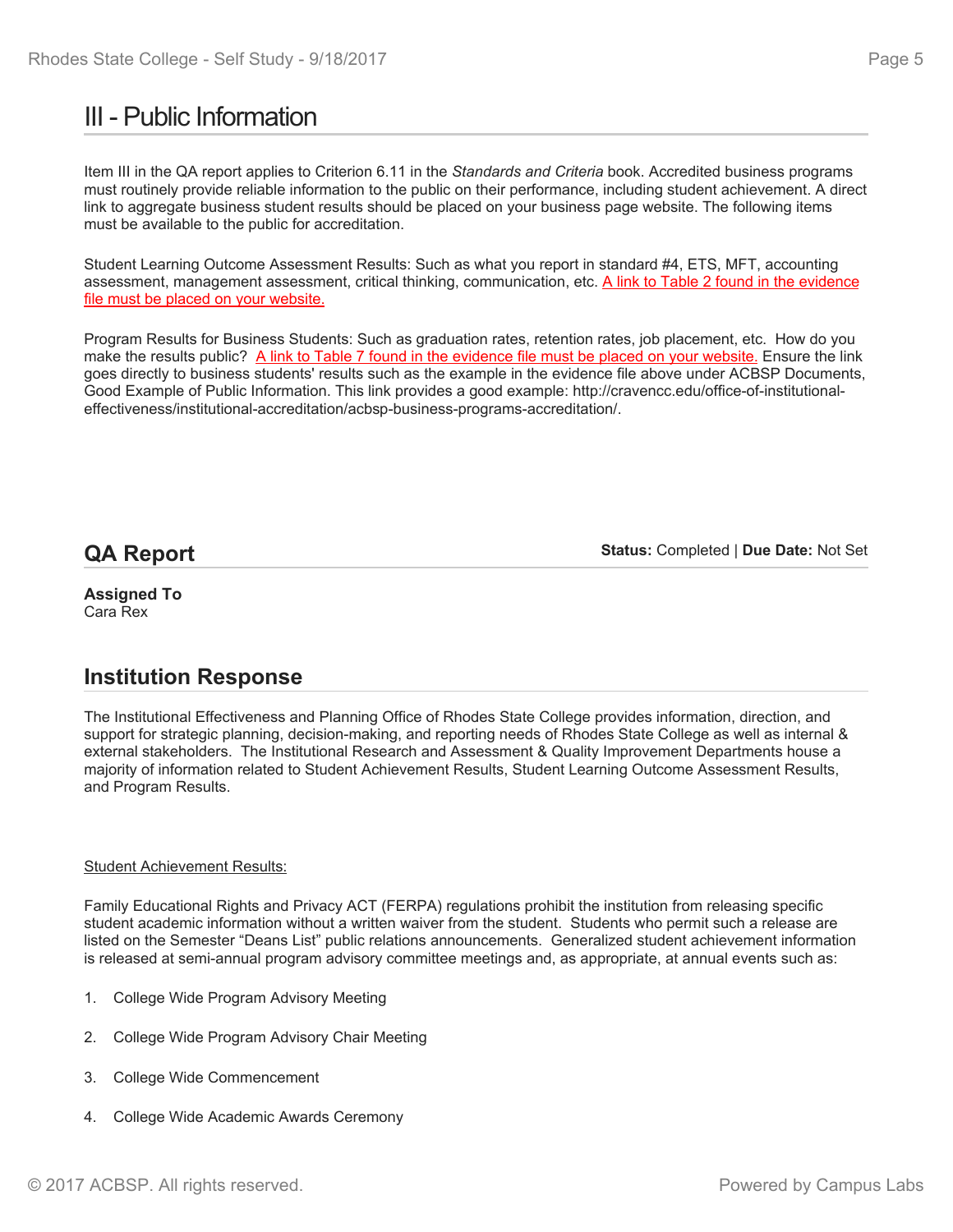- 5. Alpha Beta Gamma Induction Ceremony
- 6. College Wide Website for Institutional Effectiveness

The following website houses ACBSP Accreditation reports that are available to the public:

### ACBSP Business Program Public Information

### Student Learning Outcome Assessment Results:

The College has an internal assessment process that evaluates student learning at the course, program, division and institutional levels. This process is also used to evaluate program, division, and institutional effectiveness. The data gathered through this process is used to make informed decisions and provide for continuous improvement. The College's internal assessment data is housed in ESIEPS (Electronic Strategic Institutional Effectiveness Planning System). ESIEPS is available to internal users via the college's intranet. The ACBSP accredited majors conduct two program advisory committee meetings per academic year. The advisory committees are made up of members of the public that work in fields relevant to each major. Information is provided in these meetings concerning specific course and program learning objectives and outcomes. The advisory committee members provide feedback which steers specific course and program learning objectives for future terms.

Samples of student learning outcome assessment results for Rhodes State College ACBSP accredited majors are available to the public at the following website:

### ACBSP Business Program Public Information

This website includes a link to Table 2 found in the evidence file of this QA report.

#### Program Results:

Program Results for Rhodes State College ACBSP accredited majors are available to the public at the following website:

#### ACBSP Business Program Public Information

This website includes a link to Table 7 found in the evidence file of this QA report.

### **Sources**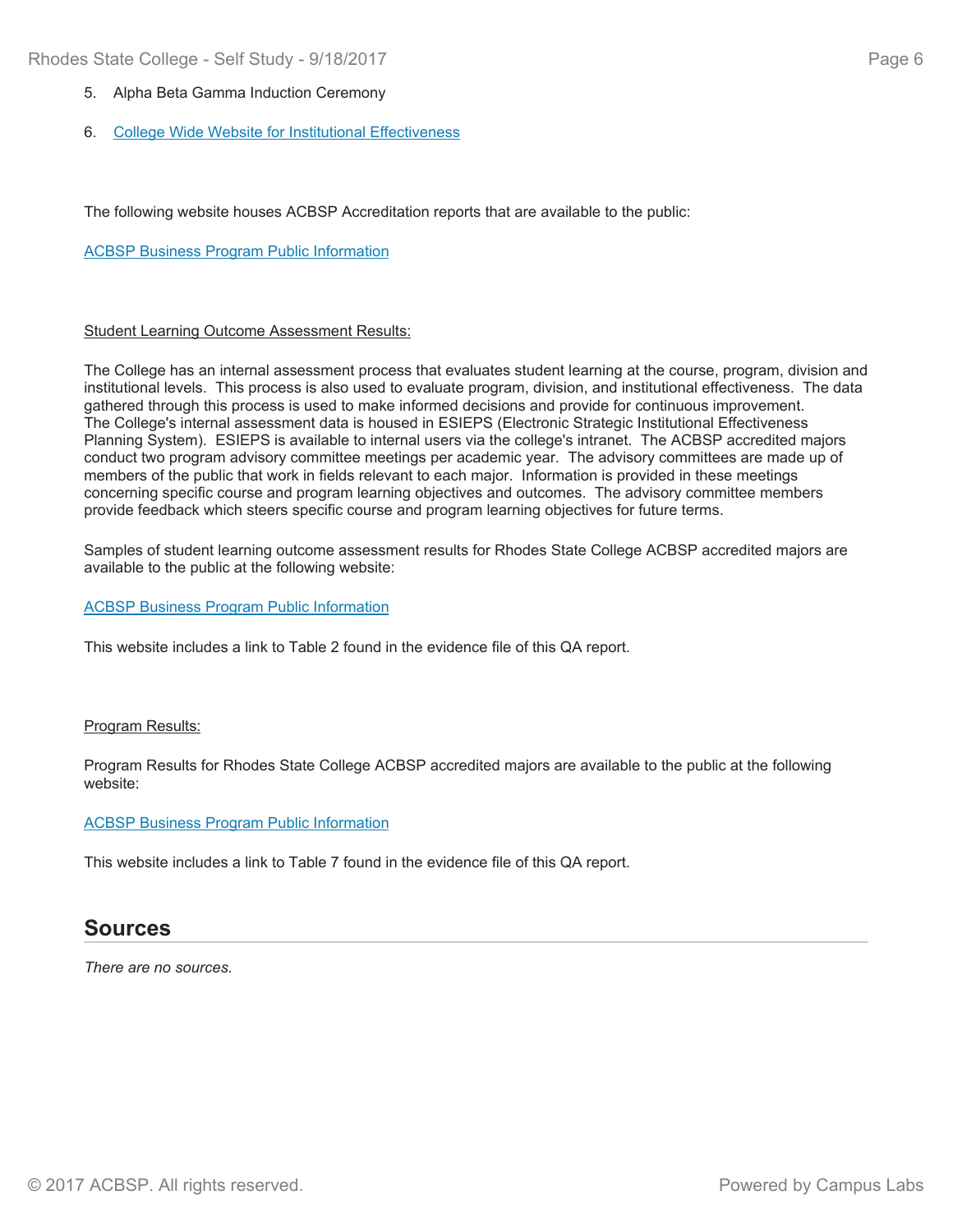# 1 - Standard 1 Leadership

### **Organization**

- a. List any organizational or administrative personnel changes within the business unit since your last report.
- b. List all new sites where students can earn an accredited business degree (international campus, off-campus on-campus, online) that have been added since your last report.

#### **Status:** Completed | **Due Date:** Not Set **QA Report**

**Assigned To** Cara Rex

# **Institution Response**

### **A.** *Business, Technology & Public Service Division Dean*

\*\*Appointment of Dr. Kenneth Baker, Dean of Business, Technology and Public Service (7/1/15).

\*\*End of Interim Contract of Roger Young, Interim Dean of Business and Public Service (7/31/15).

### *Academic Program Chairs*

\*\*Promotion of Cara Rex, Chair of Business Administration Program (7/1/15).

\*\*Resignation of Stephanie Schmidt, Chair of Management & Marketing Program (1/9/15).

### *Non Adjunct Business Faculty*

\*\*Retirement of Donald Camper, Management Full Time Faculty (5/13/15).

\*\*Appointment of Brenda McKinley, Management & Marketing Full Time Faculty (8/12/15).

**B.** No new physical campus locations where students can earn an accredited degree have been added since the last report. However, starting in the 2014-2015 academic year, the AAB degree in Accounting is now offered in a fully on-line format.

### **Sources**

OrgChart BTPS 2017-18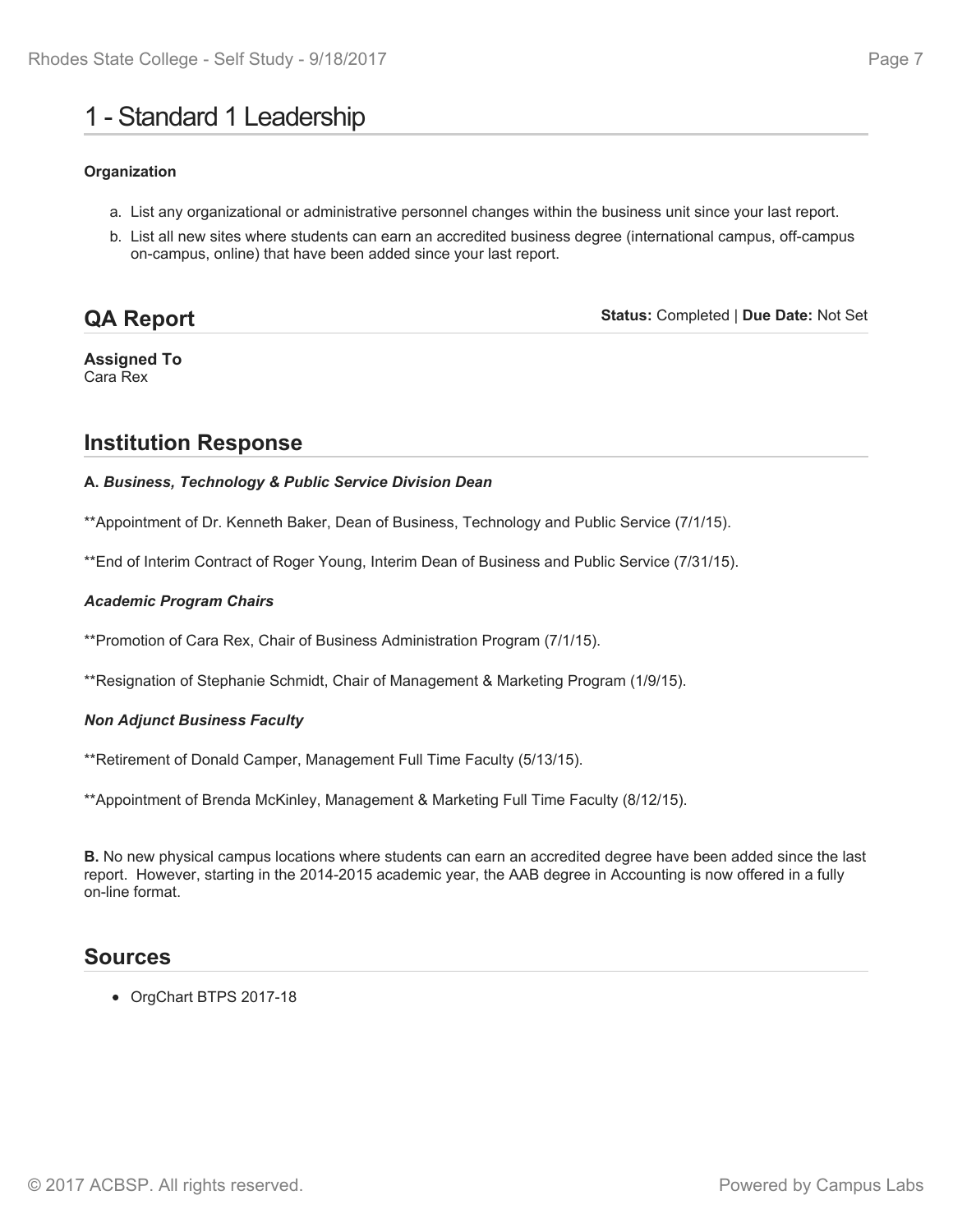# 2 - Standard 2 Strategic Planning

You do not have to respond to Standard #2 Strategic Planning if you do not have any notes or conditions in this standards.

# **QA Report**

**Status:** Completed | **Due Date:** Not Set

**Assigned To** Cara Rex

# **Institution Response**

We do not have any notes or conditions in this Standard. No response required for Standard #2 Strategic Planning.

### **Sources**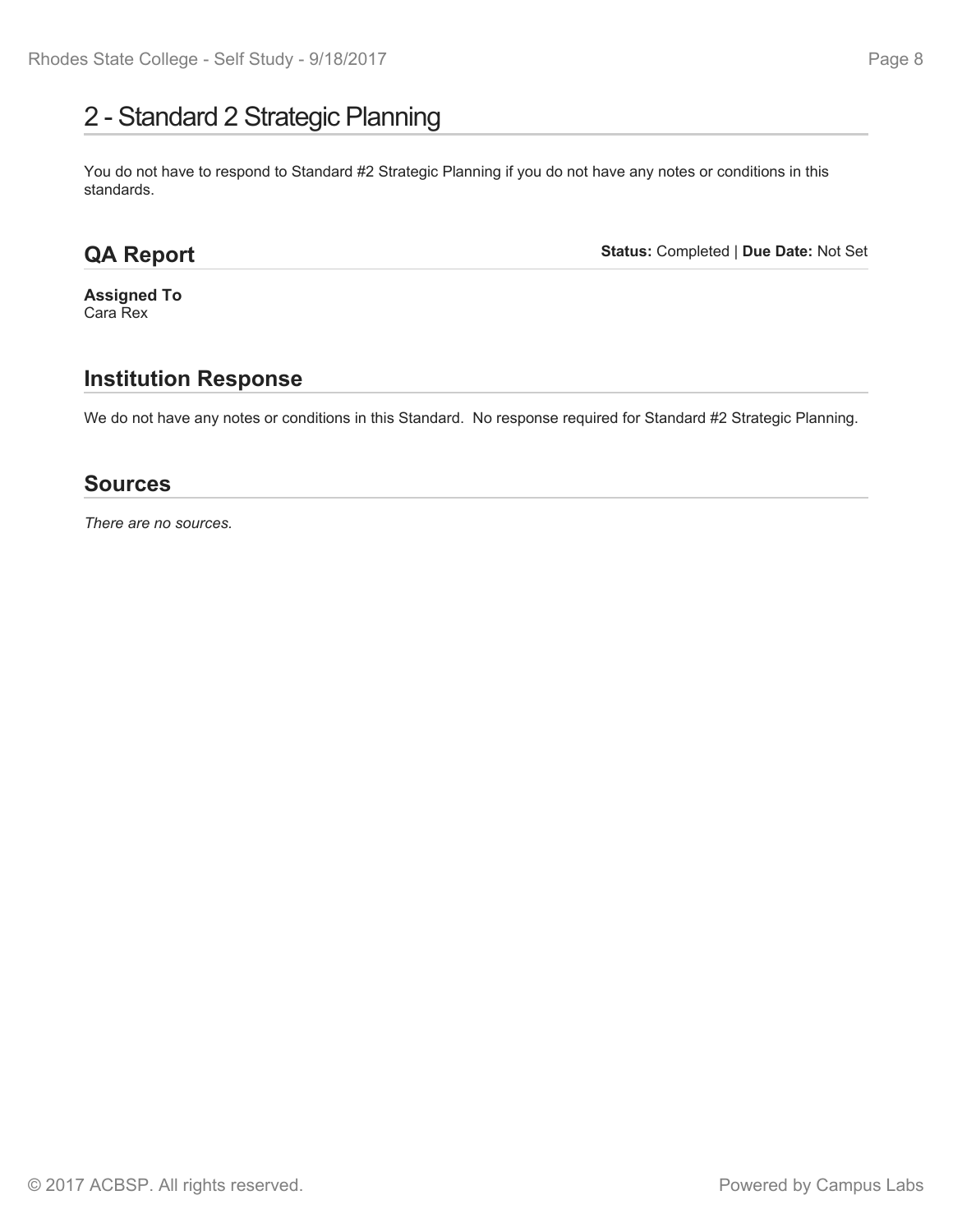# 3 - Standard 3 Student and Stakeholder Focus

**Complete the table for Standard 3 - Student- and Stakeholder-Focused Results, found under the Evidence File tab above in the ACBSP Documents Folder**. Provide three or four examples of assessment data, reporting what you consider to be the most important data. It is not necessary to provide results for every process in your QA report.

## **QA Report**

**Status:** Completed | **Due Date:** Not Set

**Assigned To** Cara Rex

### **Institution Response**

Please see Evidence File... "Files\_For\_QA\_Report\_Rhodes\_State\_College" ... Tab "Table 1 -Standard 3"

### **Sources**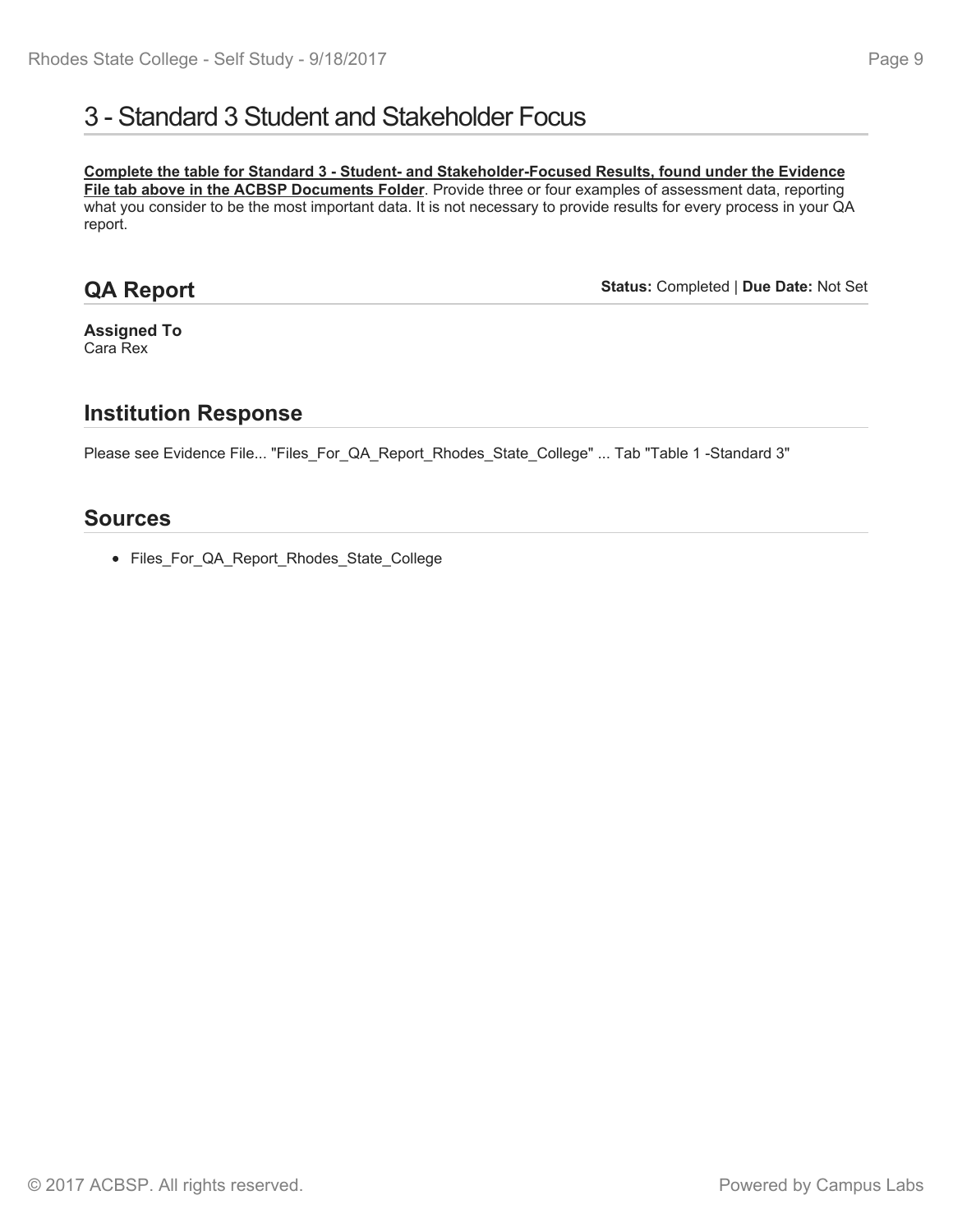# 4 - Standard 4 Measurement and Analysis of Student Learning and **Performance**

a. **Program Outcomes.** List outcomes by accredited programs. Program outcomes should be used as part of a student learning assessment plan and be measurable.

AAS

AS

AS Accounting, etc.

- b. **Performance Results.Complete Table 2 for Standard 4 Student Learning Results found under the Evidence File in the ACBSP documents folder above.**
	- 1. Provide a **minimum of three examples of assessment data**, reporting what you consider to be the most important data. It is not necessary to provide results for every process.
	- 2. **You must have at least one example of results for each accredited program.**

## **QA Report**

**Status:** Completed | **Due Date:** Not Set

**Assigned To** Cara Rex

## **Institution Response**

### **A. Program Outcomes:**

### AAB in Accounting

Accounting Majors will be able to:

\*Interpret, analyze, and present reliable and relevant information to financial statement users based upon Generally Accepted Accounting Principles both manually and electronically.

\*Demonstrate an understanding of Federal Tax Laws and their application to both individuals and business entities.

\*Demonstrate an understanding of the basic concepts of Managerial and Cost Accounting and their roles in business and decision making.

\*Develop the ability to be a problem-solver utilizing critical thinking skills as they apply to their chosen profession.

\*Prepare written and oral communication in professional formats.

\*Utilize software programs commonly used in the accounting profession to provide practice for real world accounting application.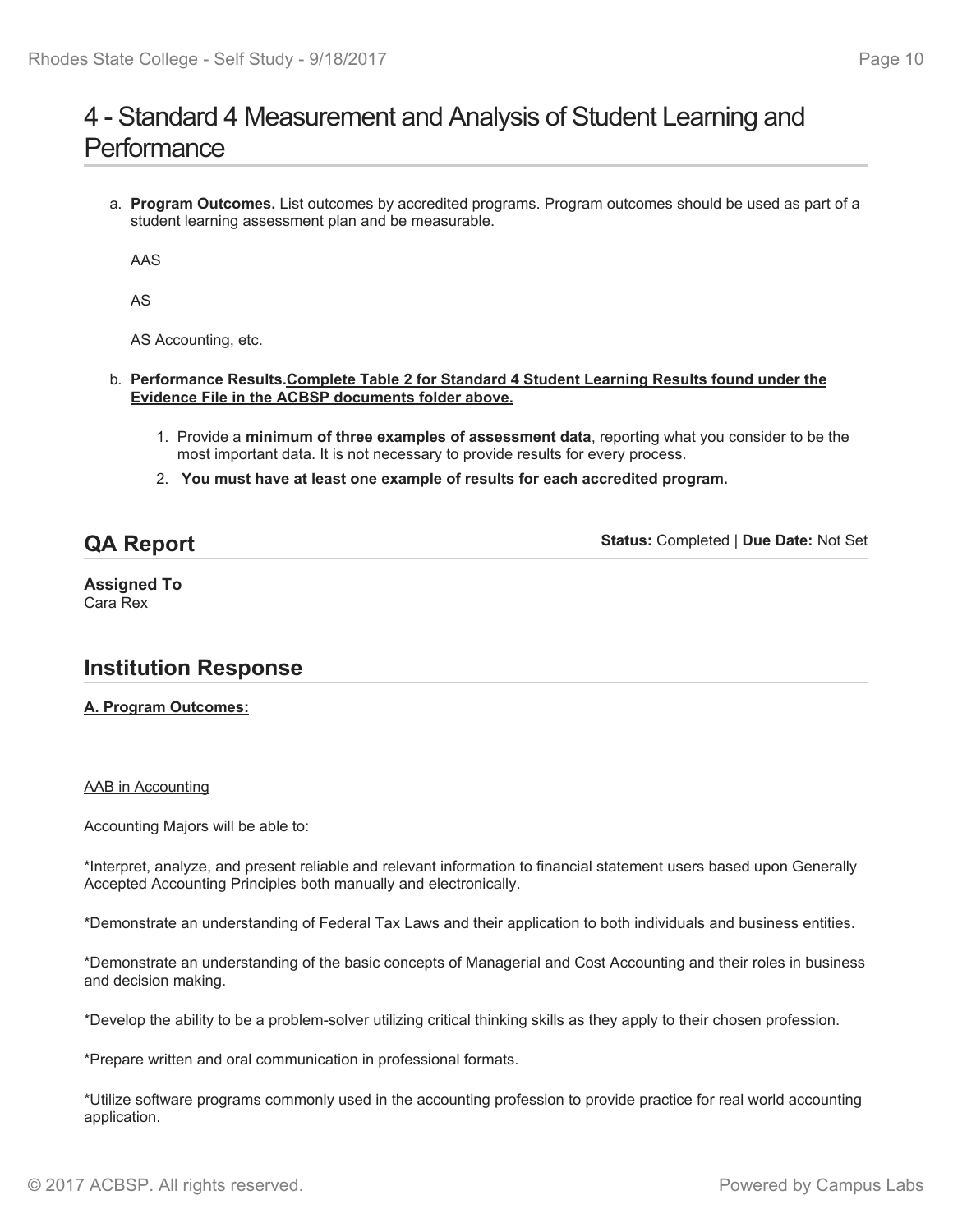\*Apply ethical and professional behavior while working as an individual and as part of a team.

#### AAB in Business Administration

Business Administration Majors will be able to:

\*Develop knowledge of best practices in the four key managerial functions: 1) Planning, 2) Organizing, 3) Leading, and 4) Controlling.

\*Apply team leadership skills needed in an entry level supervisory position.

\*Develop the ability to be a problem-solver utilizing critical thinking skills as they apply to their chosen profession.

\*Prepare written and oral communication in professional formats.

\*Utilize software platforms commonly used in the business administration profession.

\*Apply ethical and professional behavior while working as an individual and as part of a team.

#### AAB in Business Management

Business Management Majors will be able to:

\*Develop knowledge of best practices in the four key managerial functions: 1) Planning, 2) Organizing, 3) Leading, and 4) Controlling.

\*Interpret, analyze, and present findings in case studies relevant to business management trends.

\*Construct a comprehensive business plan in a team setting.

\*Develop the ability to be a problem-solver utilizing critical thinking skills as they apply to their chosen profession.

\*Prepare written and oral communication in professional formats.

\*Utilize software platforms commonly used in the business management profession.

\*Apply ethical and professional behavior while working as an individual and as part of a team.

#### AAB in Marketing

Marketing Majors will be able to:

\*Construct an integrated marketing communication mix conveying product, price, place, and promotion in the form of Sales Promotion, Sales, Advertising, and Public Relations.

\*Create a marketing strategy and marketing plan.

\*Develop the ability to be a problem-solver utilizing critical thinking skills as they apply to their chosen profession.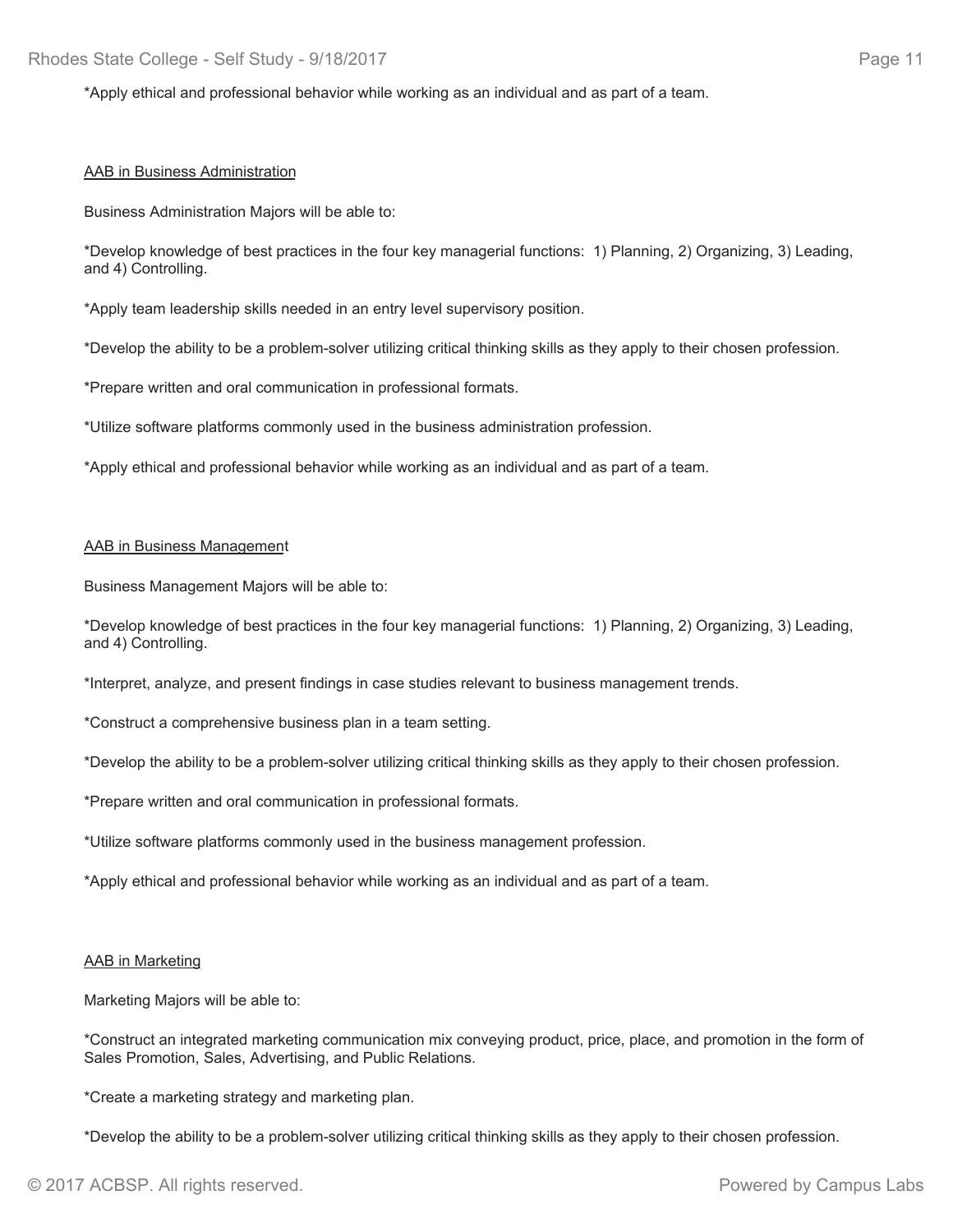\*Prepare written and oral communication in professional formats.

\*Utilize software platforms commonly used in the business marketing profession.

\*Apply ethical and professional behavior while working as an individual and as part of a team.

### AAB in Human Resources

Human Resource Majors will be able to:

\*Develop knowledge of best practices in the five key Human Resource functions: 1) Selection, 2) Training, 3) Compensation, 4) Benefits, & 5) Labor Relations

\*Generate decisions based on analysis of data related to the five key human resource functions

\*Develop the ability to be a problem-solver utilizing critical thinking skills as they apply to their chosen profession.

\*Prepare written and oral communication in professional formats.

\*Utilize software platforms commonly used in the human resource profession.

\*Apply ethical and professional behavior while working as an individual and as part of a team.

### AAB in Paralegal/Legal Assisting

A Paralegal Graduate:

\*Understands the role of the paralegal in relation to attorneys and legal related professions.

\*Is qualified to perform specific substantive legal work as directed by an attorney.

\*Is knowledgeable in current legal practices in the State of Ohio.

\*Is skilled in legal research techniques, both traditional and electronic.

\*Demonstrates critical thinking and legal analysis skills.

\*Recognizes legal and community issues and shows respect for cultural diversity.

\*Demonstrates good oral and written communication skills.

\*Shows respect for the law of the nation, the State of Ohio, and the local communities.

\*Recognizes ethical issues and agrees to abide by the Ohio Code of Professional Conduct.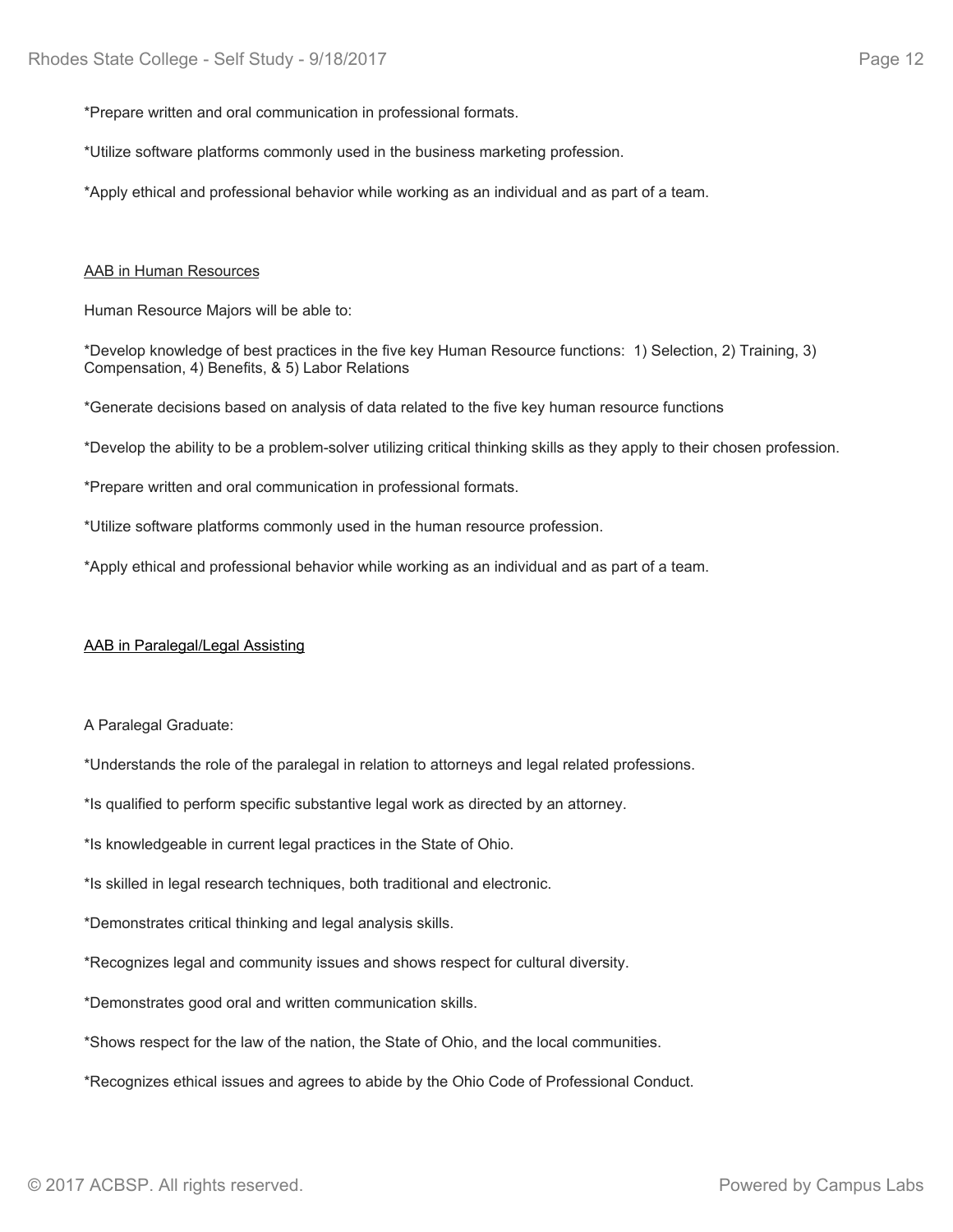### **B. Performance Results:**

Please see Evidence File... "Files\_For\_QA\_Report\_Rhodes\_State\_College" ... Tab " Table 2 - Standard 4"

## **Sources**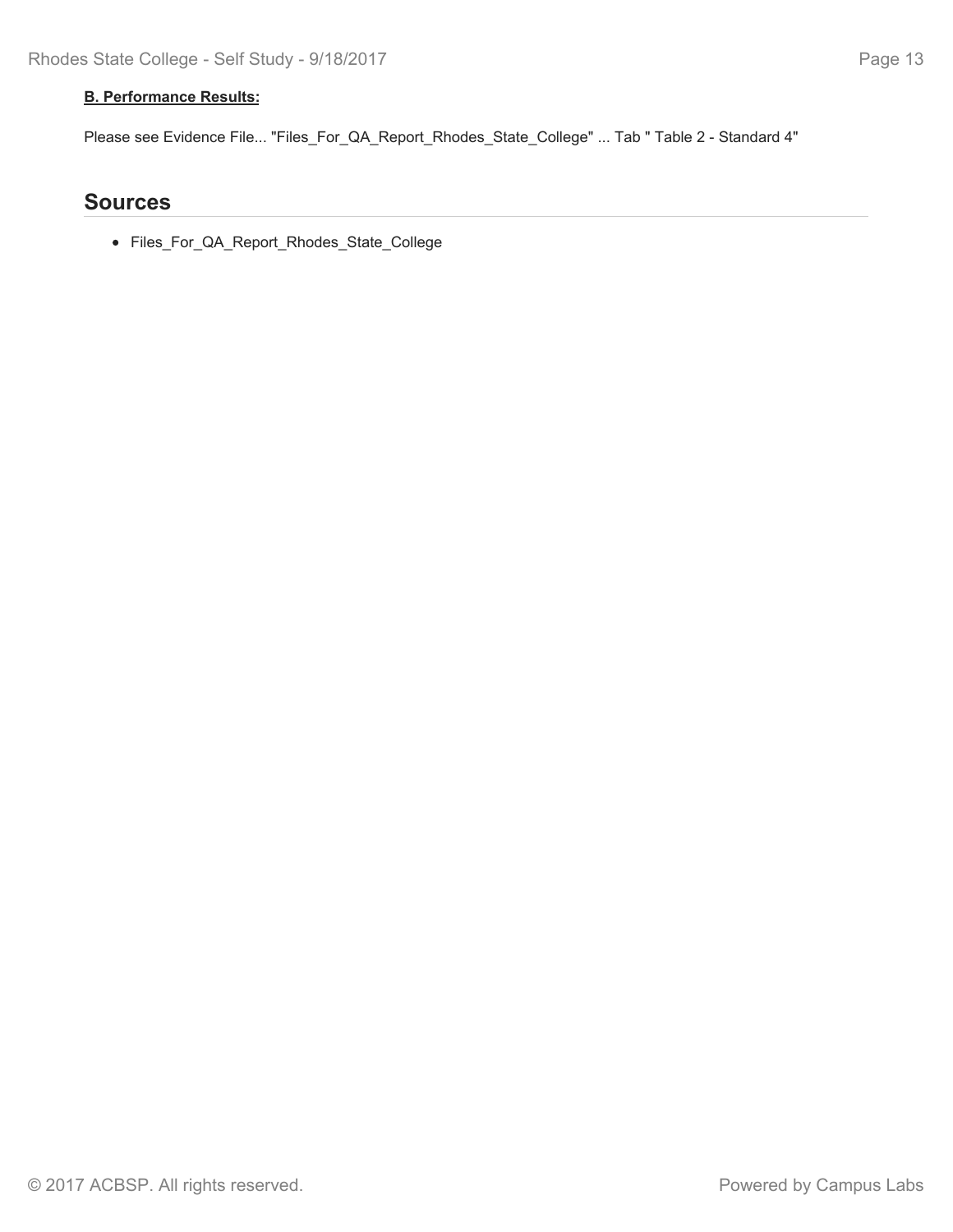# 5 - Standard 5 Faculty and Staff Focus

- a. **Faculty and Staff Focus** Complete Table 3a Standard 5 **Faculty- and Staff-Focused Results** found under the Evidence File above. Provide three or four examples of assessment data, reporting what you consider to be the most important data. It is not necessary to provide results for every process.
- b. **Faculty Qualifications** Complete Table 3b. Standard 5 **New Full-Time and Part-Time Faculty Qualifications** found under the Evidence File above. This table is for **new full-time and part-time faculty members since your last self-study or QA report. Do not include faculty members previously reported**, in accordance with Criterion 5.2 in the Standards and Criteria.

**QA Report**

**Status:** Completed | **Due Date:** Not Set

**Assigned To** Cara Rex

# **Institution Response**

Please see Evidence File... "Files\_For\_QA\_Report\_Rhodes\_State\_College" ... Tabs "TABLE 3a -Standard 5" & "TABLE 3b - Standard 5"

# **Sources**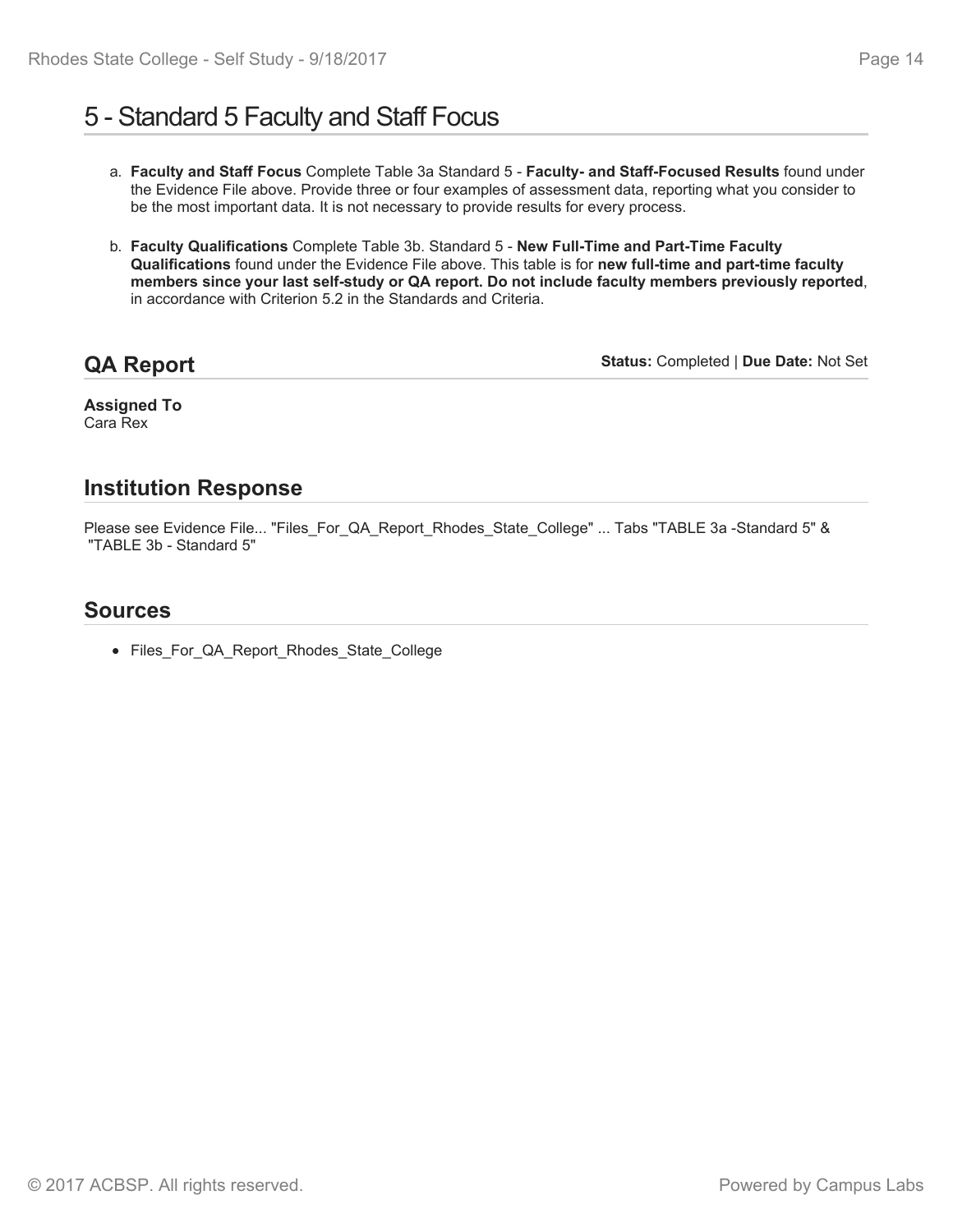# 6 - Standard 6 Educational and Business Process Management

### a. **Curriculum**

- 1. List any existing accredited degree programs/curricula that have been **substantially revised** since your last report and attach an updated Table 6 Curriculum Summary found under the Evidence File tab above.
- 2. List any degree programs that have changed names whether or not there are curriculum changes. This information will be used to update your list of accredited programs on the ACBSP website.
- 3. List any **new degree programs** that have been developed since your last report and attach a Table 6 Curriculum Summary found under the Evidence File tab above.

*Note: If you have a new degree at a level currently accredited by ACBSP, then report information on: student enrollment, program objectives, instructional resources, facilities and equipment, admissions requirements, graduation statistics, core professional components (CPCs), and the outcomes assessment process to ACBSP. If the new degree is at a higher level than what is currently accredited, the school must complete a self-study to add the degree.*

4. List any accredited programs that have been terminated since your last report.

*Note: If you do not have any new or revised programs, you do not need to complete Table 6 Curriculum Summary.*

5. Provide three or four examples of organizational performance results, reporting what you consider to be the most important data, using Table 7 - Standard 6 - Organizational Performance Results, found under the Evidence File tab above. It is not necessary to provide results for every process.

# **QA Report**

**Status:** Completed | **Due Date:** Not Set

#### **Assigned To** Cara Rex

## **Institution Response**

1) Several of the ACBSP Accredited Majors curricula have been substantially revised since the last QA report. Please see Evidence File... "Files\_For\_QA\_Report\_Rhodes\_State\_College".

Tab "T5-ST6-Accounting" for changes made to the AAB in Accounting

Tab "T5-ST6-Business Administration" for changes made to the AAB in Business Administration

Tab "T5-ST6-Business Management" for changes made to the AAB in Business Management

Tab "T5-ST6-Marketing" for changes made to the AAB in Marketing

Tab "T5-ST6-Human Resource" for changes made to the AAB in Human Resources

Tab "T5-ST6-Paralegal" Please note that there were no significant changes made to the Paralegal/Legal Assisting Program since the last QA report